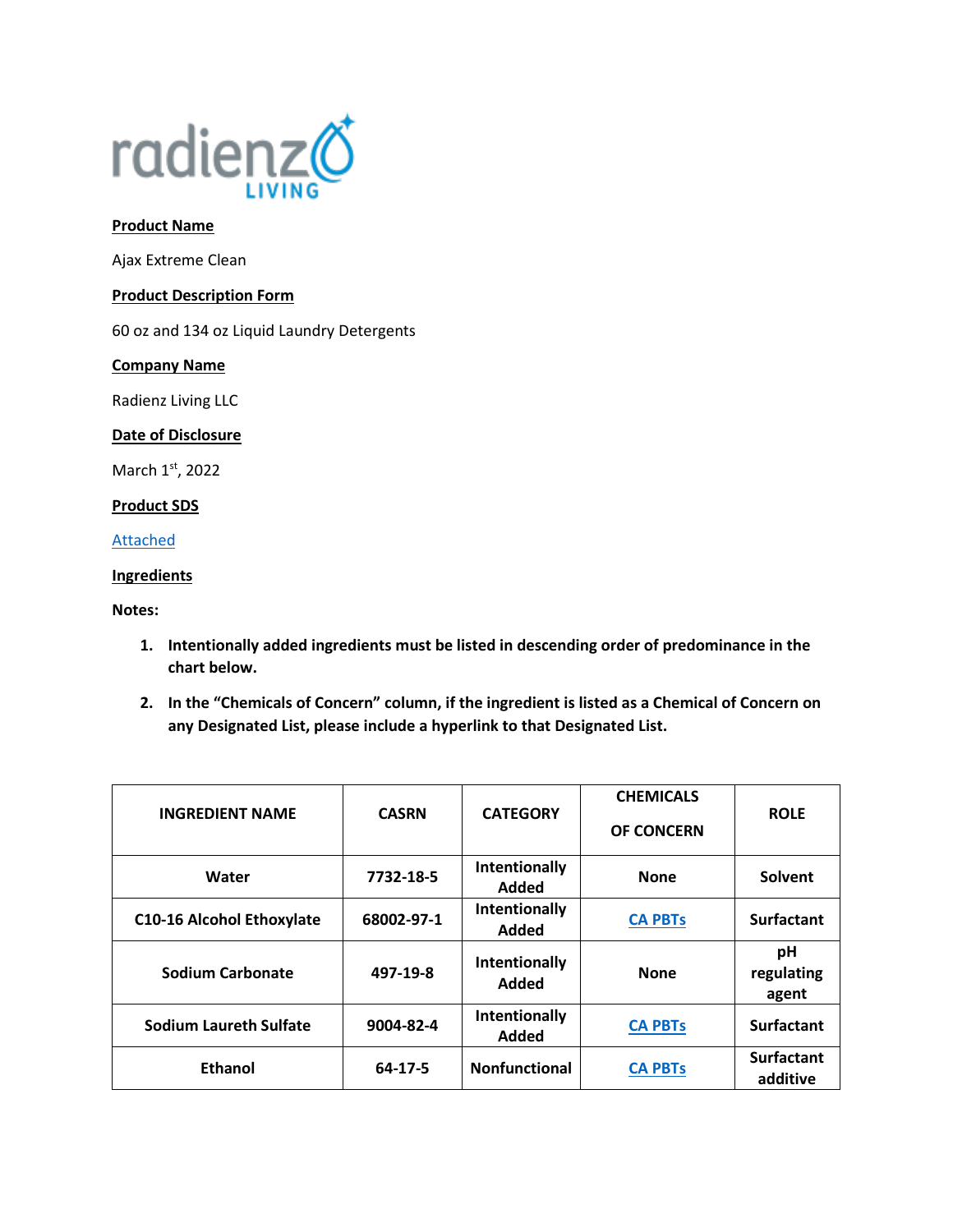| Lauramidopropylamine Oxide                               | 61792-31-2 | Intentionally<br><b>Added</b> | <b>None</b>                            | <b>Surfactant</b>                    |
|----------------------------------------------------------|------------|-------------------------------|----------------------------------------|--------------------------------------|
| <b>Acrylic copolymer</b>                                 | Withheld   | <b>Intentionally</b><br>added | <b>None</b>                            | <b>Viscosity</b><br><b>Adjustor</b>  |
| Myristamidopropylamine<br>Oxide                          | 67806-10-4 | Intentionally<br><b>Added</b> | <b>None</b>                            | <b>Surfactant</b>                    |
| <b>Butylphenyl Methylpropional</b>                       | 80-54-6    | Intentionally<br><b>Added</b> | <b>EU Fragrance</b><br><b>Allergen</b> | <b>Fragrance</b>                     |
| <b>C12-15 Alcohols Ethoxylated</b>                       | 68131-39-5 | Intentionally<br><b>Added</b> | <b>CA PBTs</b>                         | <b>Surfactant</b>                    |
| <b>Tetramethyl</b><br>Acetyloctahydronaphthalenes        | 54464-57-2 | Intentionally<br><b>Added</b> | <b>None</b>                            | <b>Fragrance</b>                     |
| <b>Polyethylene Glycol</b><br><b>Monomethyl Ether</b>    | 9004-74-4  | Intentionally<br><b>Added</b> | <b>None</b>                            | <b>Preservative</b>                  |
| Limonene                                                 | 5989-27-5  | Intentionally<br><b>Added</b> | <b>EU Fragrance</b><br><b>Allergen</b> | <b>Fragrance</b>                     |
| Linalool                                                 | 78-70-6    | Intentionally<br><b>Added</b> | <b>EU Fragrance</b><br><b>Allergen</b> | <b>Fragrance</b>                     |
| 2-t-Butylcyclohexyl Acetate                              | 88-41-5    | Intentionally<br><b>Added</b> | <b>None</b>                            | <b>Fragrance</b>                     |
| <b>Hexyl Silicylate</b>                                  | 6259-76-3  | Intentionally<br><b>Added</b> | <b>None</b>                            | <b>Fragrance</b>                     |
| <b>Amyl Cinnamal</b>                                     | 122-40-7   | Intentionally<br><b>Added</b> | <b>EU Fragrance</b><br><b>Allergen</b> | <b>Fragrance</b>                     |
| <b>Terpineol</b>                                         | 8000-41-7  | Intentionally<br><b>Added</b> | <b>None</b>                            | <b>Fragrance</b>                     |
| <b>Geranyl Acetate</b>                                   | 105-87-3   | Intentionally<br><b>Added</b> | <b>None</b>                            | <b>Fragrance</b>                     |
| <b>Benzyl Acetate</b>                                    | 140-11-4   | Intentionally<br><b>Added</b> | <b>None</b>                            | <b>Fragrance</b>                     |
| Tetrahydrolinlool                                        | 78-69-3    | Intentionally<br><b>Added</b> | <b>None</b>                            | <b>Fragrance</b>                     |
| 2-Cyclohexylidene-2-<br>phenylacetonitrile               | 10461-98-0 | Intentionally<br><b>Added</b> | <b>None</b>                            | <b>Fragrance</b>                     |
| Methylisothiazolinone                                    | 2682-20-4  | Intentionally<br><b>Added</b> | <b>None</b>                            | <b>Preservative</b>                  |
| Octylisothiazolinone                                     | 26530-20-1 | Intentionally<br><b>Added</b> | <b>None</b>                            | <b>Preservative</b>                  |
| <b>NON-EDTA chelant</b>                                  | Withheld   | <b>Nonfunctional</b>          | <b>None</b>                            | <b>Surfactant</b><br>Component       |
| <b>PEG-10</b>                                            | 25322-68-3 | Intentionally<br><b>Added</b> | <b>CA PBTs</b>                         | <b>Preservative</b>                  |
| <b>Buffer</b>                                            | Withheld   | Nonfunctional                 | <b>None</b>                            | <b>Surfactant</b><br><b>Additive</b> |
| Polyoxyalkylene Substituted<br><b>Chromophore (Blue)</b> | Withheld   | Intentionally<br><b>Added</b> | <b>None</b>                            | Colorant                             |